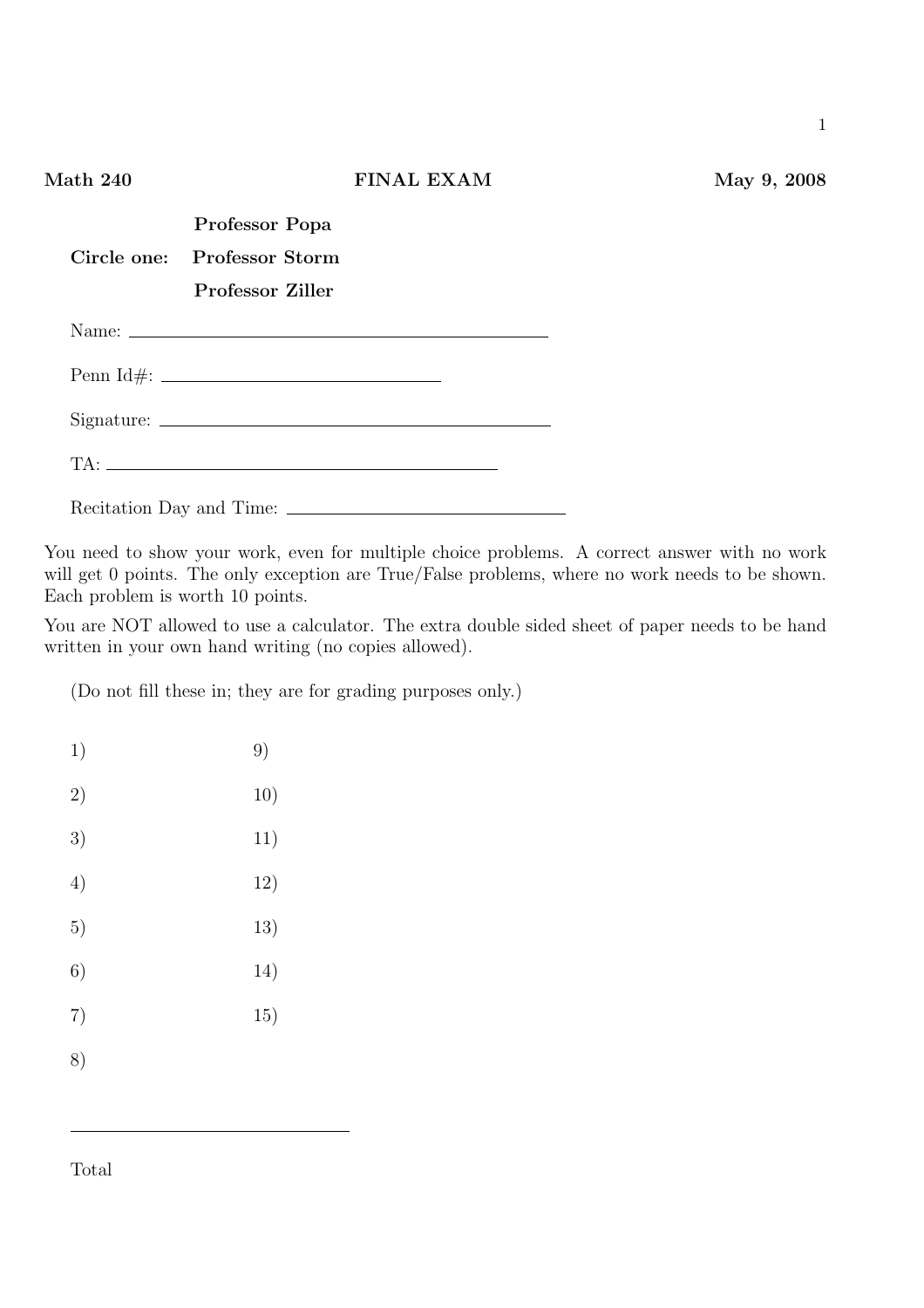1. The matrix

$$
A = \begin{pmatrix} 1 & 2 & 1 \\ 6 & -1 & 0 \\ -1 & -2 & -1 \end{pmatrix}
$$

has  $K =$  $\overline{\phantom{a}}$  $\overline{1}$ 1 6 −13  $\mathbf{r}$ as an eigenvector. What is the corresponding eigenvalue?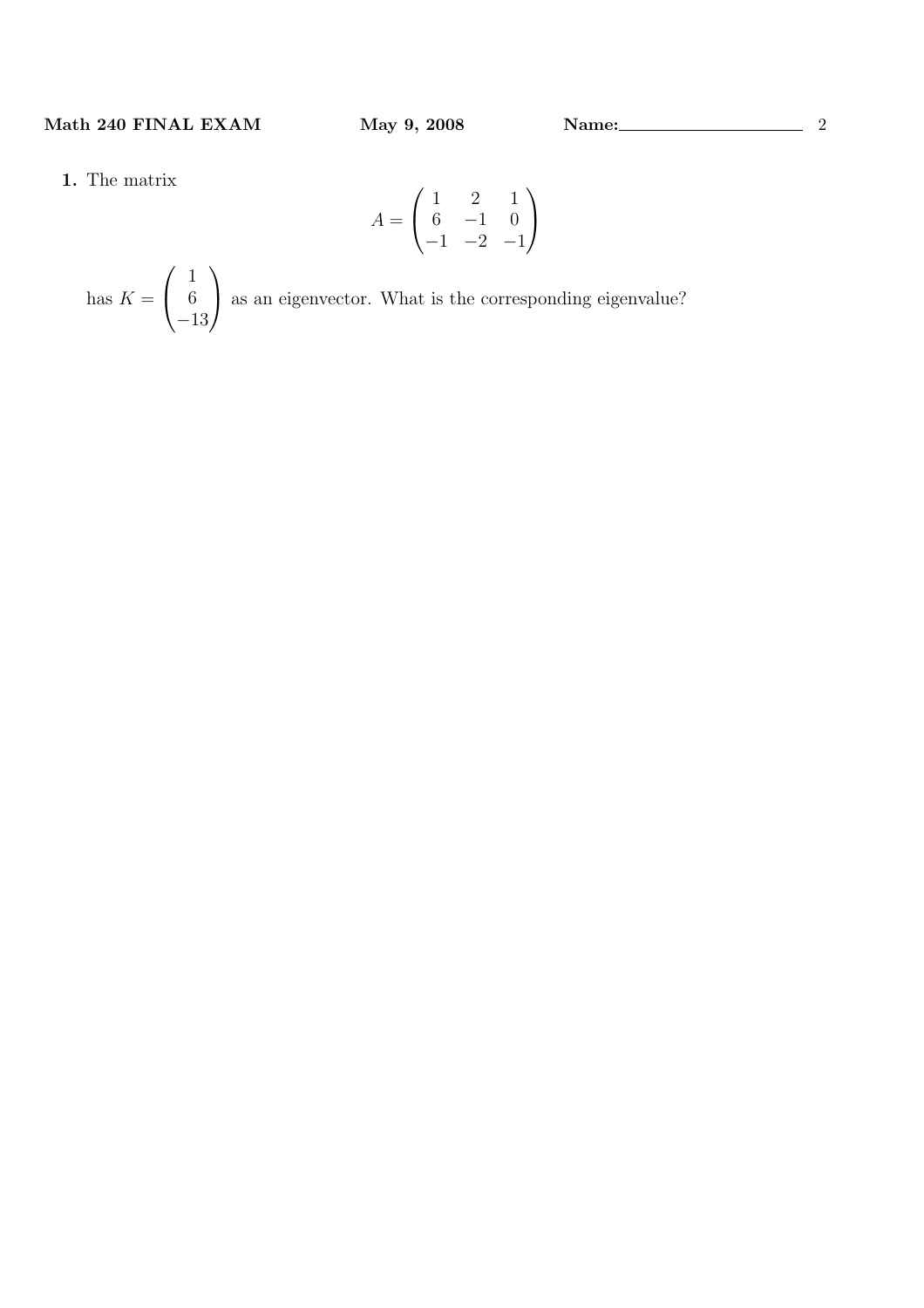2. The matrix

$$
A = \begin{pmatrix} 8 & -2 & 2 \\ -2 & 5 & 4 \\ 2 & 4 & 5 \end{pmatrix}
$$

has eigenvalues  $\lambda_1 = 0$  and  $\lambda_2 = 9$  (with multiplicity 2). An eigenvector corresponding to  $\lambda_1$ is  $v_1 =$ 1 2 −2 and an eigenvector corresponding to  $\lambda_2$  is  $v_2 =$ −2 1 0 . Find an orthogonal matrix P such that  $P^{-1}AP$  is diagonal.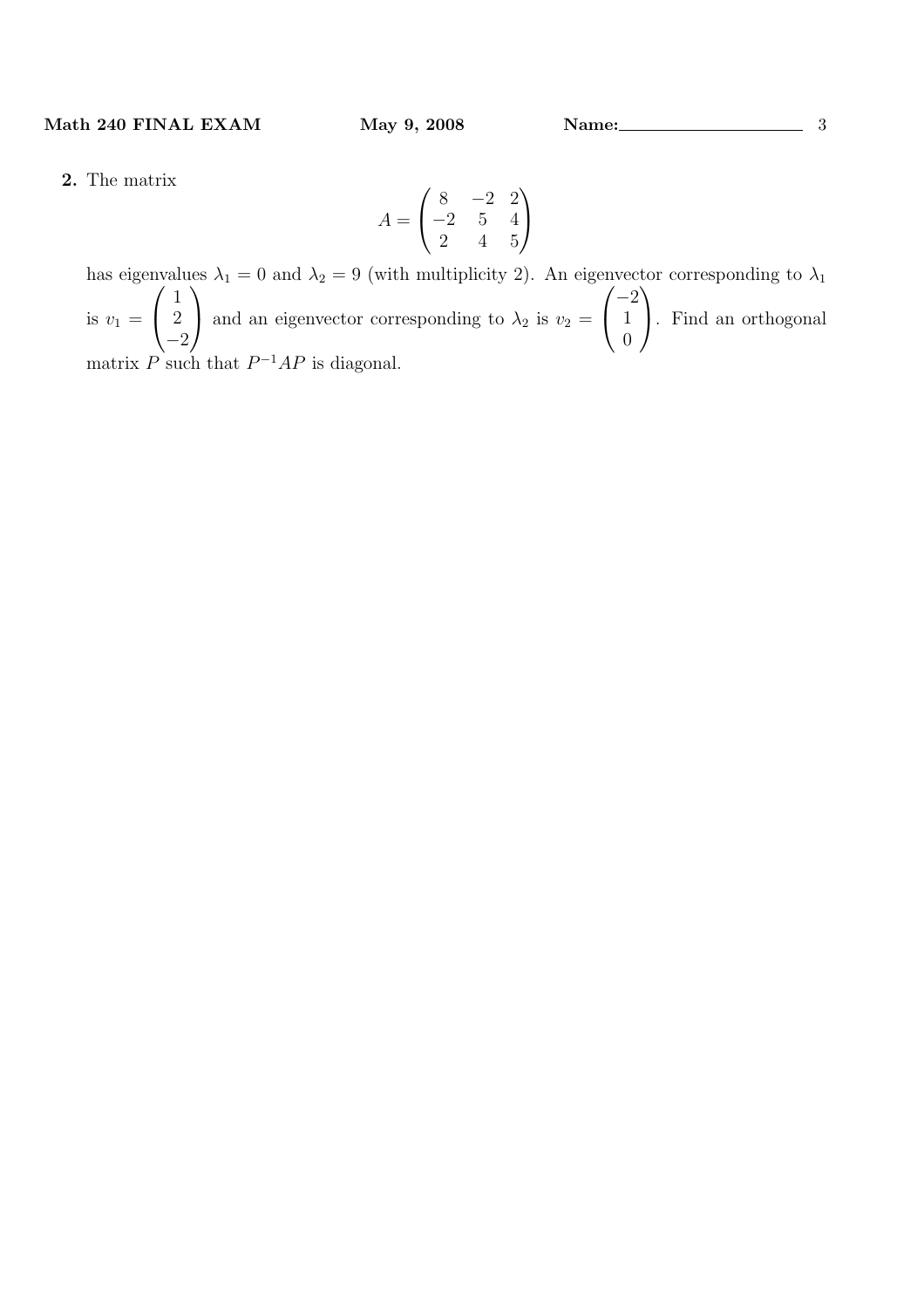# 3. Compute the determinant

| 1                | 2           | $\mathbf{1}$ | 4 |
|------------------|-------------|--------------|---|
| $\overline{2}$   | 3           | $\mathbf{1}$ | 0 |
| $\hspace{.0cm}0$ | $\mathbf 1$ | $\mathbf{1}$ | 0 |
| 0                | $\dot{2}$   | 1            | 0 |

Answer:

(a) 2 (b) 4 (c) −4 (d) 8 (e) −2 (f) −8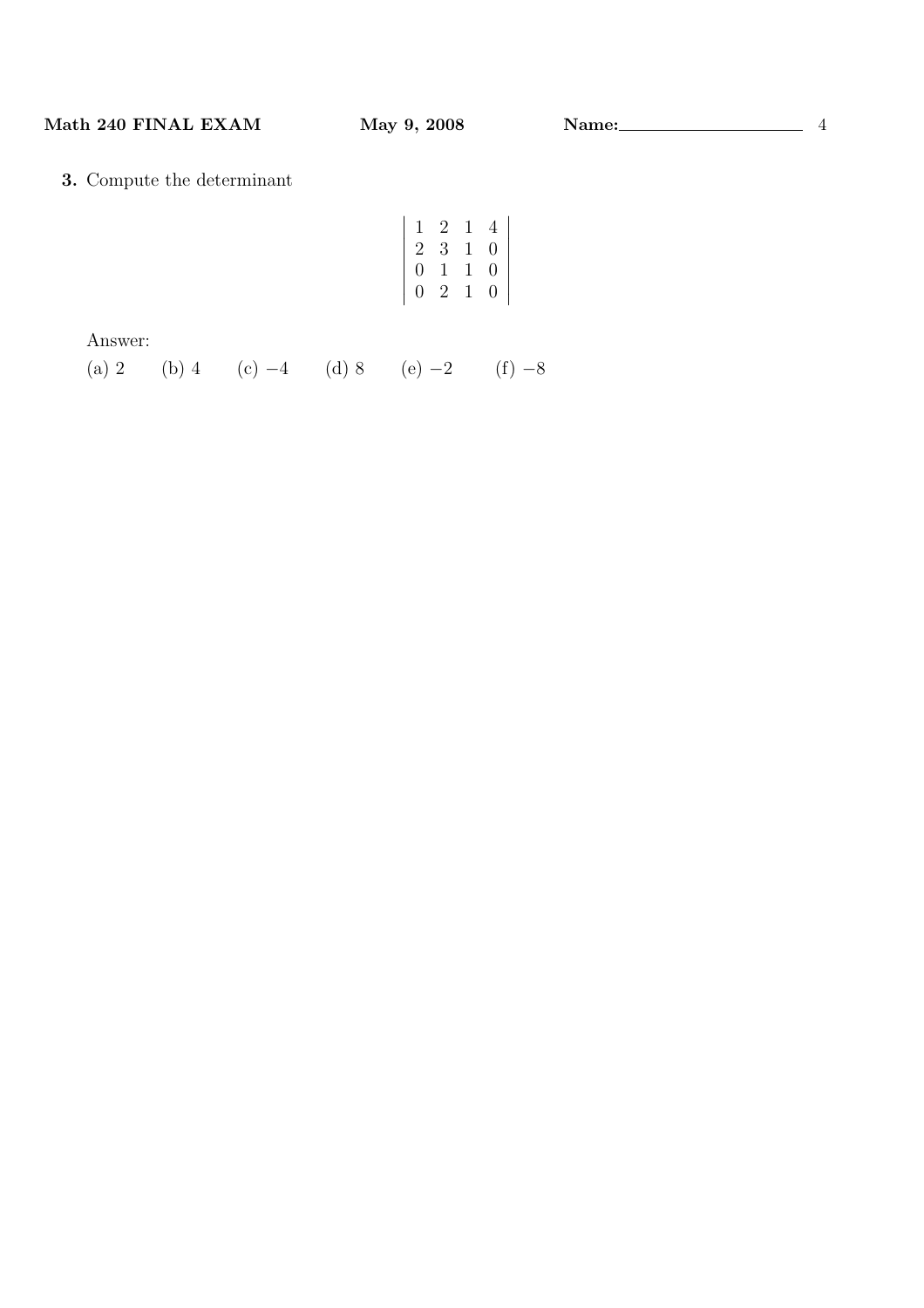| Math 240 FINAL EXAM | 2008<br>May $9,$ | 'Name: |  |
|---------------------|------------------|--------|--|
|---------------------|------------------|--------|--|

4. For each of the following statements, determine whether they are true or false. All the matrices below are assumed to have real entries. No work needs to be shown for this problem.

| (a) Any orthogonal 3x3 matrix has an eigenvalue equal to 1 or -1. True<br>False() |  |                                |
|-----------------------------------------------------------------------------------|--|--------------------------------|
| (b) There is a symmetric matrix having i and $-i$ as eigenvalues. True            |  | $False \cap$                   |
| (c) If A is any $2x2$ matrix of rank 1, then the system                           |  | True $\bigcap$ False $\bigcap$ |
| $AX = \begin{pmatrix} 1 \\ 0 \end{pmatrix}$ has infinitely many solutions.        |  |                                |
| (d) If A is any 3x2 matrix of rank 2 and B a 2x3 matrix                           |  | True() False()                 |
| such that $AB = 0$ , then $B = 0$ .                                               |  |                                |
| (e) If A is a 2x2 matrix with $A^2 = I$ (the identity matrix)                     |  | True $\bigcap$ False $\bigcap$ |
| then $A = \pm I$ .                                                                |  |                                |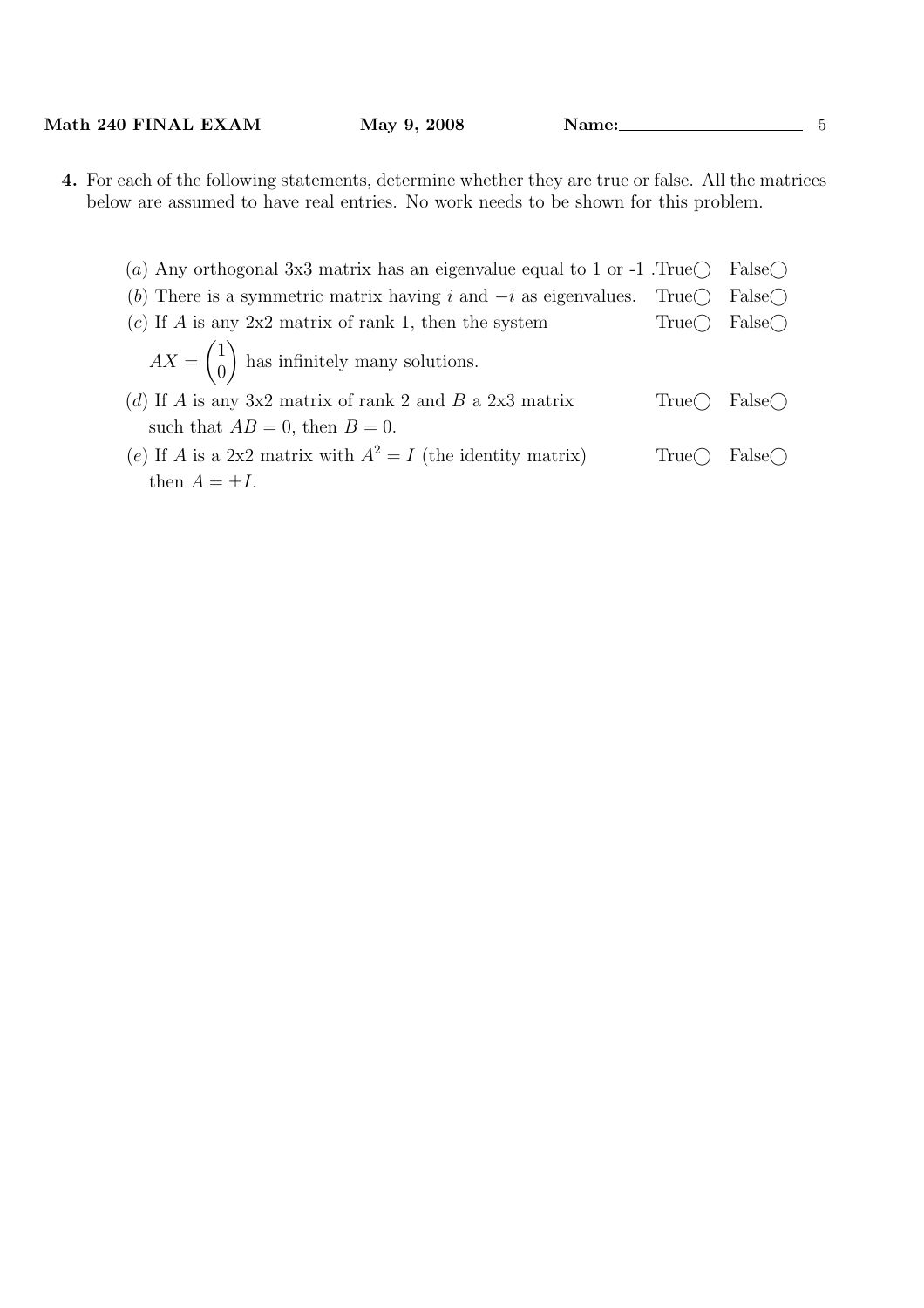5. Consider the vector field

$$
\mathbf{F} = \left(\frac{-z^2}{5} - z + \pi y e^{\sin x} \cos x\right) \mathbf{i} + \left(\pi e^{\sin x} - x\right) \mathbf{j} - \frac{2xz}{5} \mathbf{k}
$$

and the curve  $C$  given by

 $(2 \cos t, 2 \sin t, 0)$ 

for  $-\pi/2 \le t \le \pi/2$ . Evaluate the line integral

$$
\int_C \mathbf{F} \cdot d\mathbf{r}.
$$

(a)  $2\pi$ √ 2 (b) 0 (c)  $4\pi$  (d)  $-\pi$  (e)  $-2\pi$  (f)  $2\pi$  (g) none of the above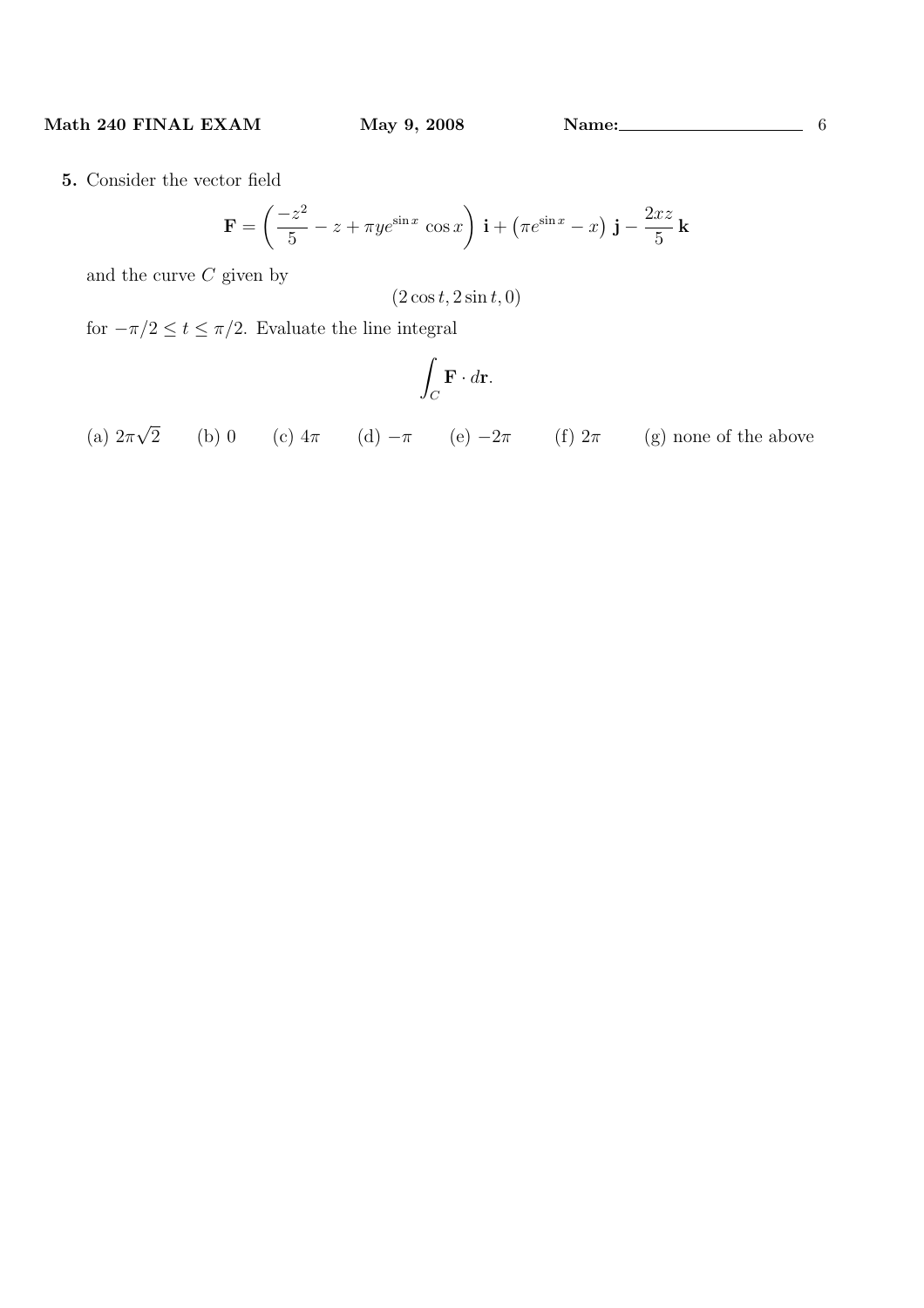- 6. In the following true/false problems,  $\bf{F}$  is any vector field in 3-dimensions and  $f$  is any function in 3 variables. (You may assume  $\bf{F}$  and  $f$  have continuous derivatives.) You do not need to show any work. For each problem, state whether the given identity is true or false.
	- (a) div( $\nabla f$ ) = 0 True $\bigcirc$  False $\bigcirc$ (b) curl( $\nabla f$ ) = 0 True $\bigcirc$  False $\bigcirc$ (c) div(curl **F**) = 0 True $\bigcap$  False $\bigcap$ (d) curl (curl **F**) = **0** True $\bigcirc$  False $\bigcirc$ (e)  $\nabla$ (div **F**) = **0** True $\bigcirc$  False $\bigcirc$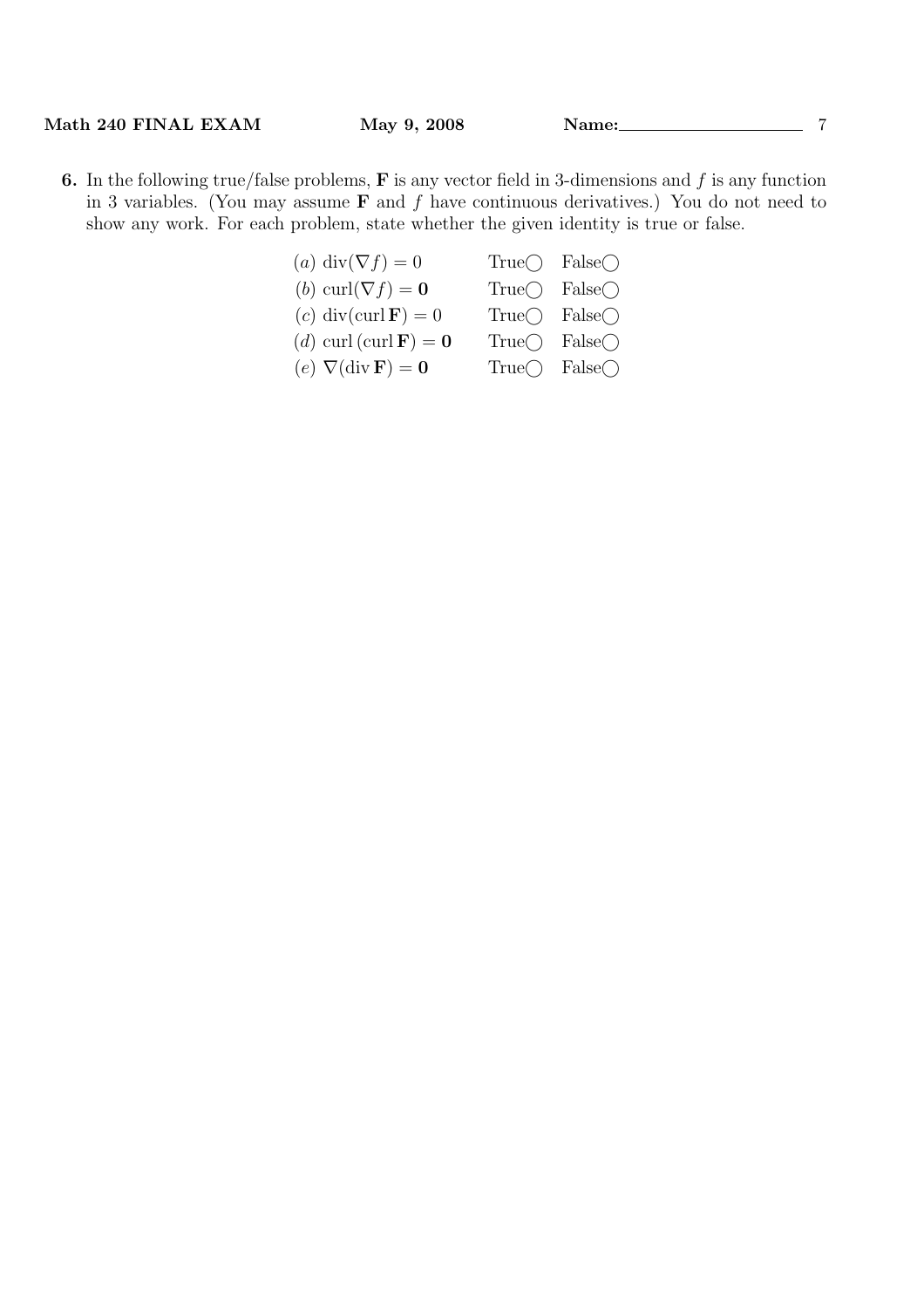7. Define the function

$$
f(x, y, z) = e^{(\sin x \cdot \cos y)} \cdot \left(z + \frac{\pi}{2}\right).
$$

Let  $C$  be the curve

$$
(t \cos^2(2t), t \sin(t), t)
$$

for  $0 \le t \le \pi/2$ . Compute the integral

$$
\int_C \frac{\partial f}{\partial x} \, dx + \int_C \frac{\partial f}{\partial y} \, dy + \int_C \frac{\partial f}{\partial z} \, dz.
$$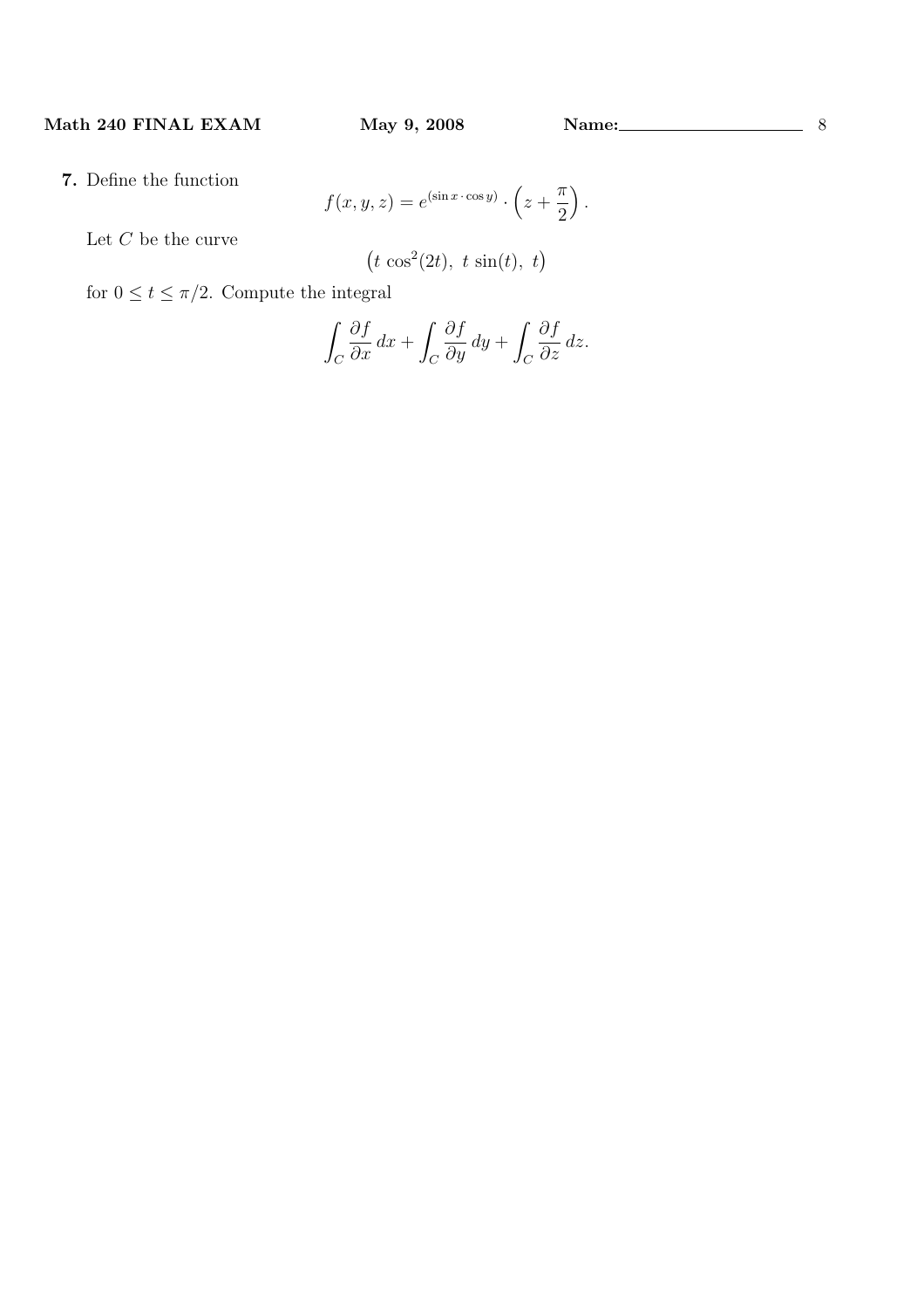8. Let S be the closed surface in 3-space formed by the cone

$$
x^2 + y^2 - z^2 = 0, \quad 1 \le z \le 2,
$$

the disk  $x^2 + y^2 \le 4$  in the plane  $z = 2$ , and the disk  $x^2 + y^2 \le 1$  in the plane  $z = 1$ . Define the vector field

$$
\mathbf{F}(x, y, z) = xy^2 \mathbf{i} + x^2 y \mathbf{j} + \sin x \mathbf{k}
$$

and let n be the outward pointing unit normal vector to S. Compute the surface integral

$$
\iint_{S} \mathbf{F} \cdot \mathbf{n} \, dS.
$$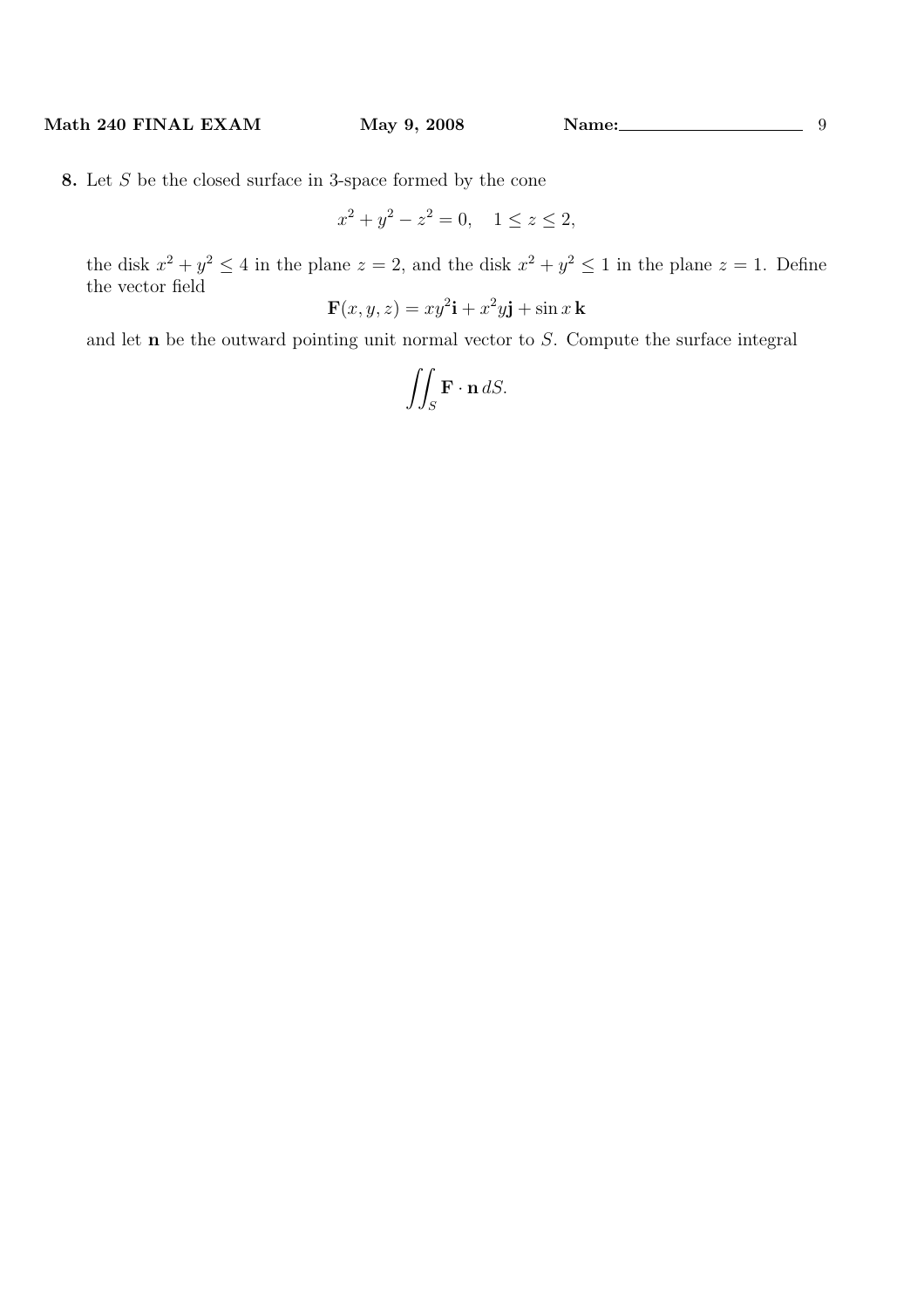**9.** Find the solution of the differential equation  $y' - y = y^2$  with  $y(0) = \frac{1}{3}$ .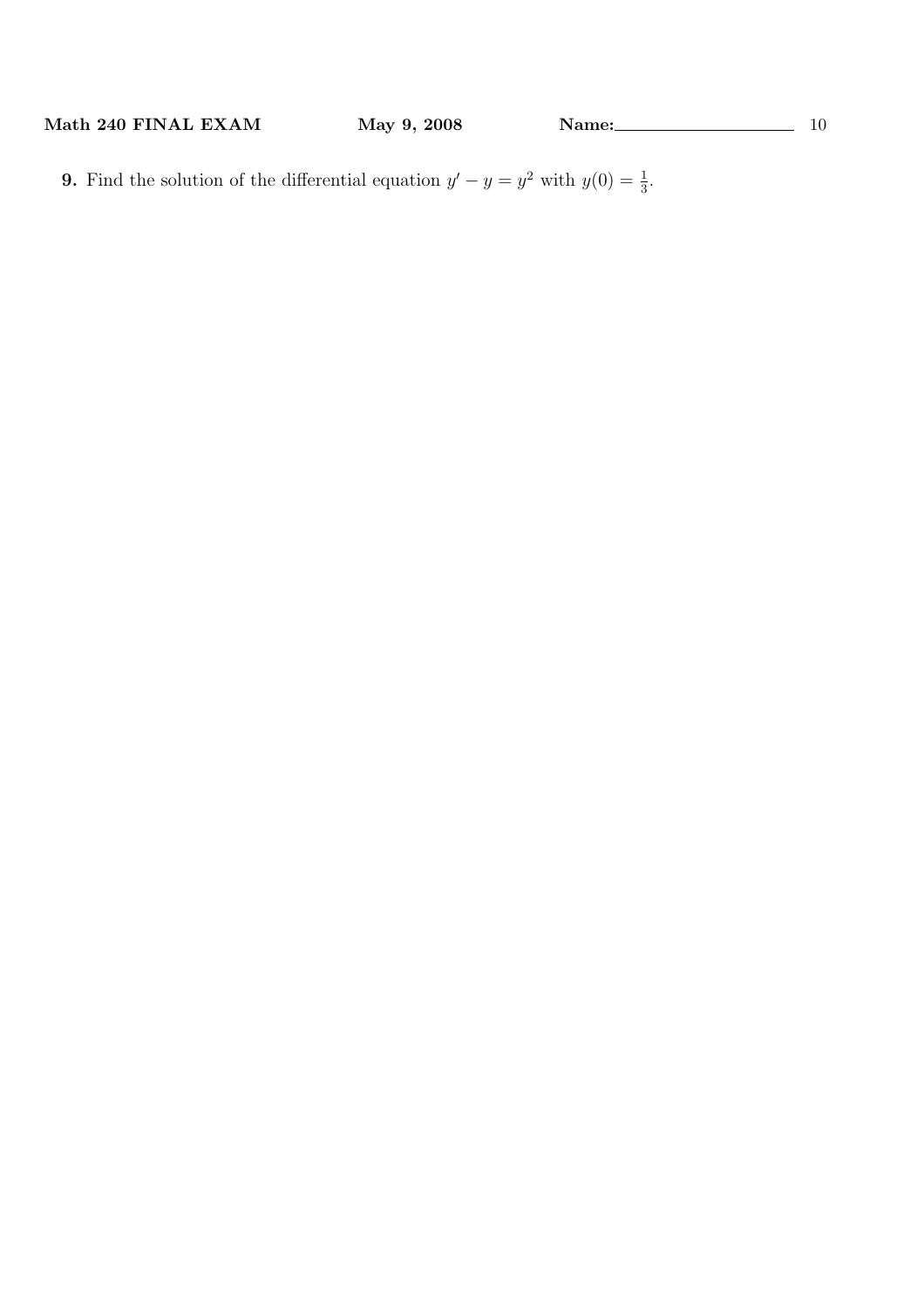10. Let y be the solution of  $y'' = e^{-3t} - y'$  that passes through the origin and has a horizontal tangent line there. Then  $\lim_{t\to\infty} y(t)$  is equal to:

Answer:

(a) 0 (b)  $\frac{1}{2}$  (c)  $\frac{1}{3}$  (d) -2 (e)  $-\frac{1}{4}$ 4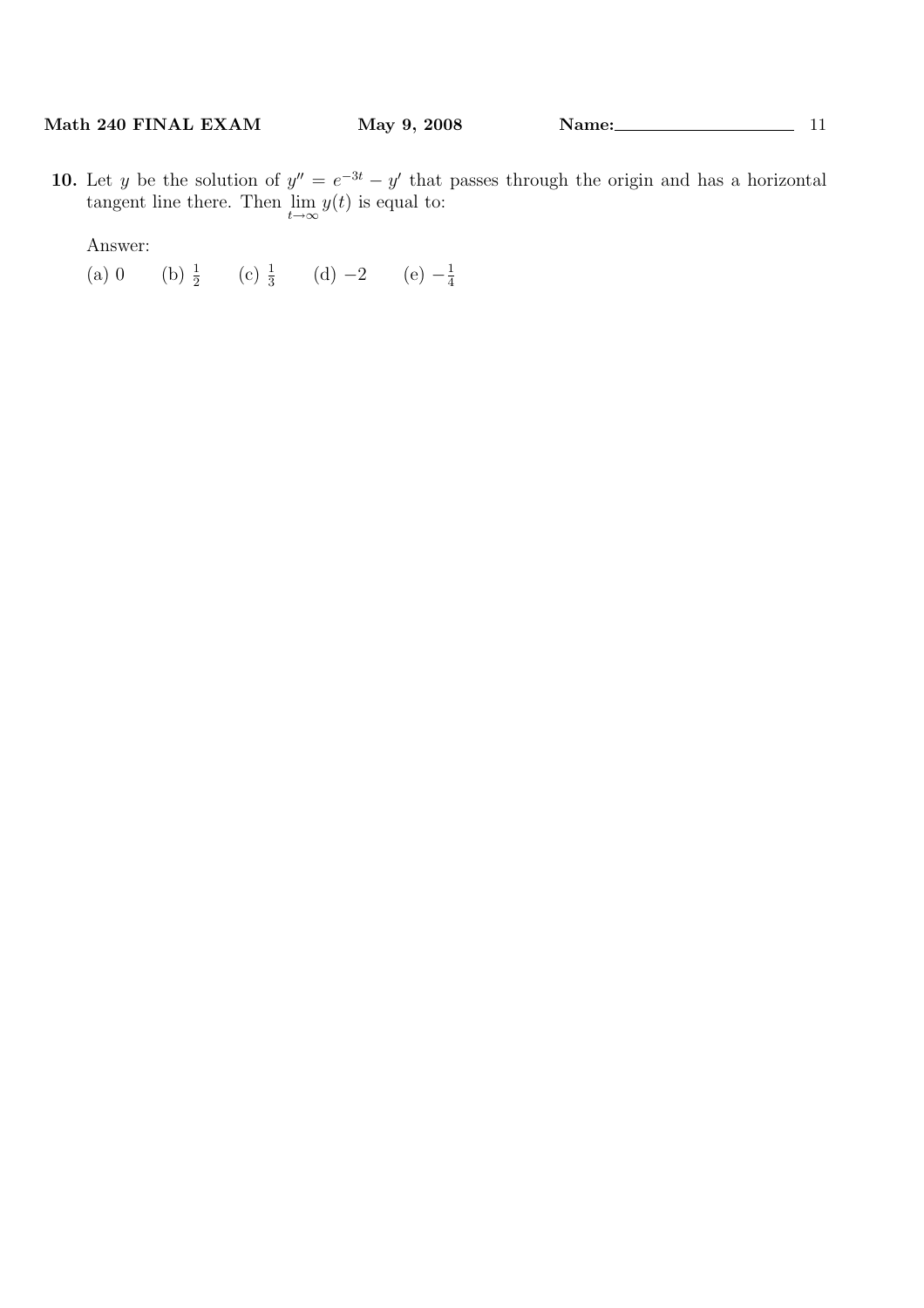$$
y_1' = y_1 + 2y_2
$$
  

$$
y_2' = 3y_1 + 2y_2
$$

such that  $\lim_{t\to\infty} y(t) = 0$ . Then  $\frac{y_1(1)}{y_2(1)}$  is equal to

Answer:

(a)  $-1$  (b) 1 (c)  $\frac{2}{3}$  (d)  $-\frac{2}{3}$  $rac{2}{3}$  (e)  $rac{3}{2}$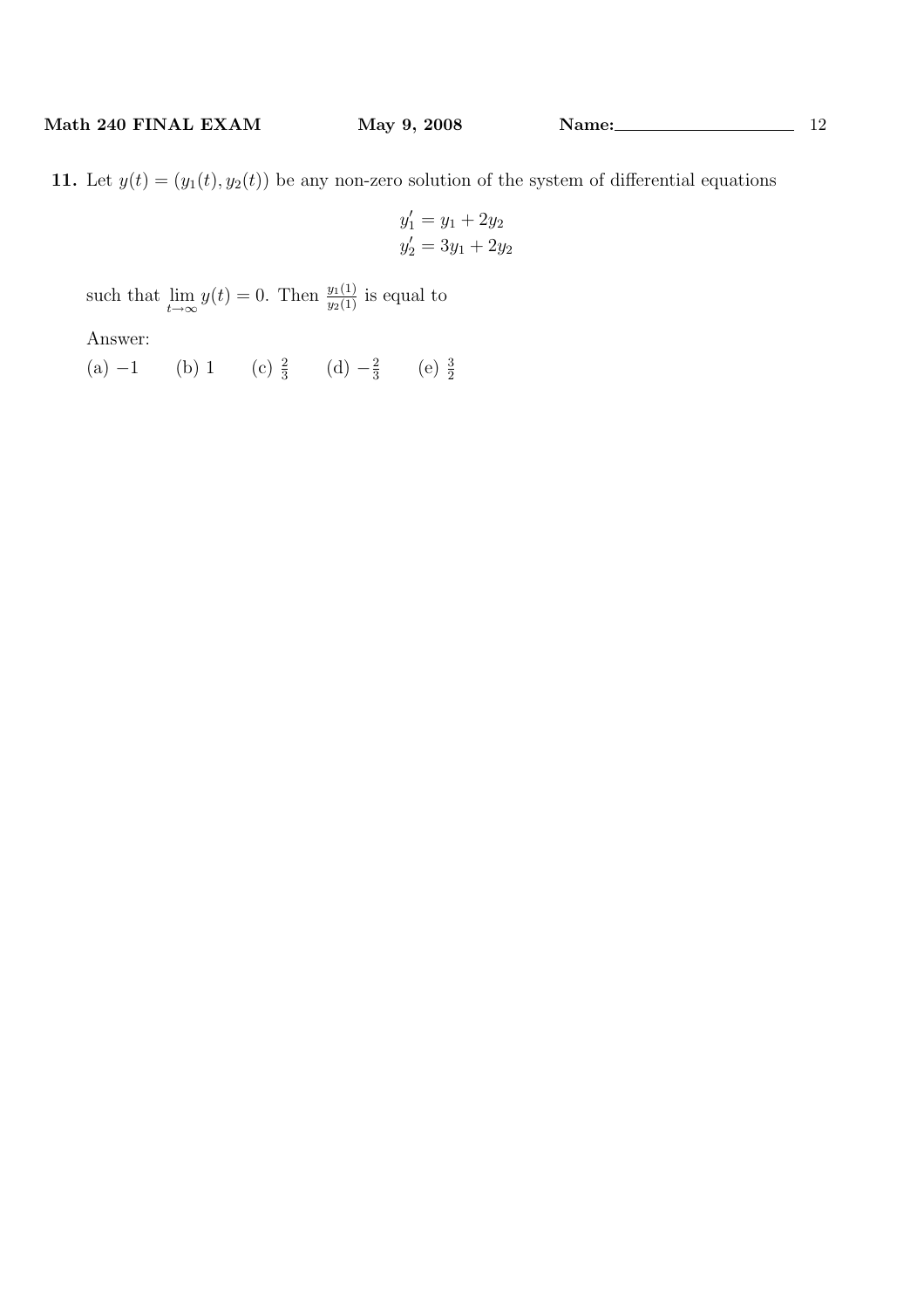12. Find the solution of  $xy'' + y' = -\frac{y}{x}$  with  $y(1) = 0$ ,  $y'(1) = 2$ . Do not use a power series approach.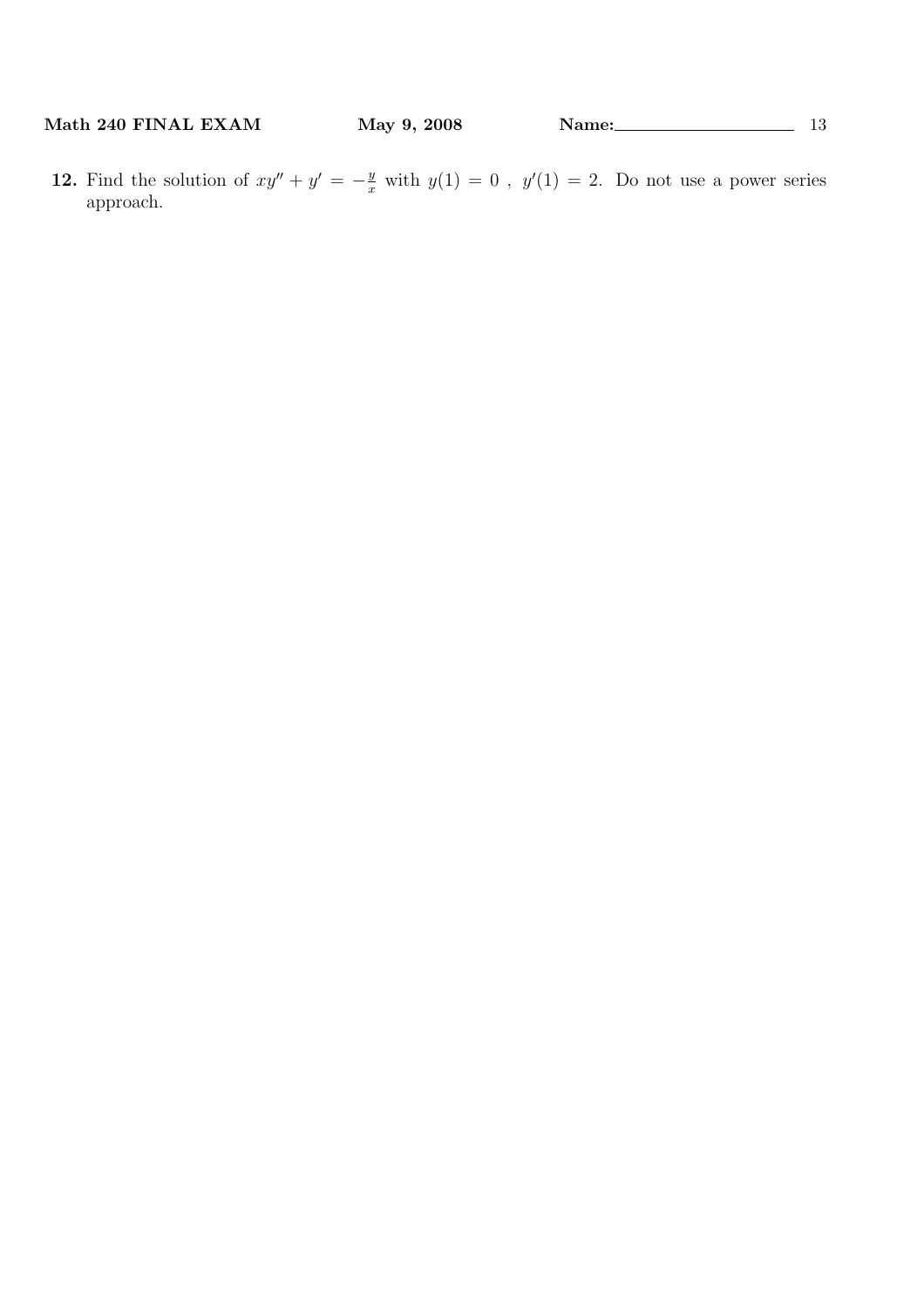13. A spring satisfies the differential equation  $x'' + 16x = 0$ . It is released one meter above its equilibrium position with a downward velocity of 3 meters per second. What is its highest position above the equilibrium position?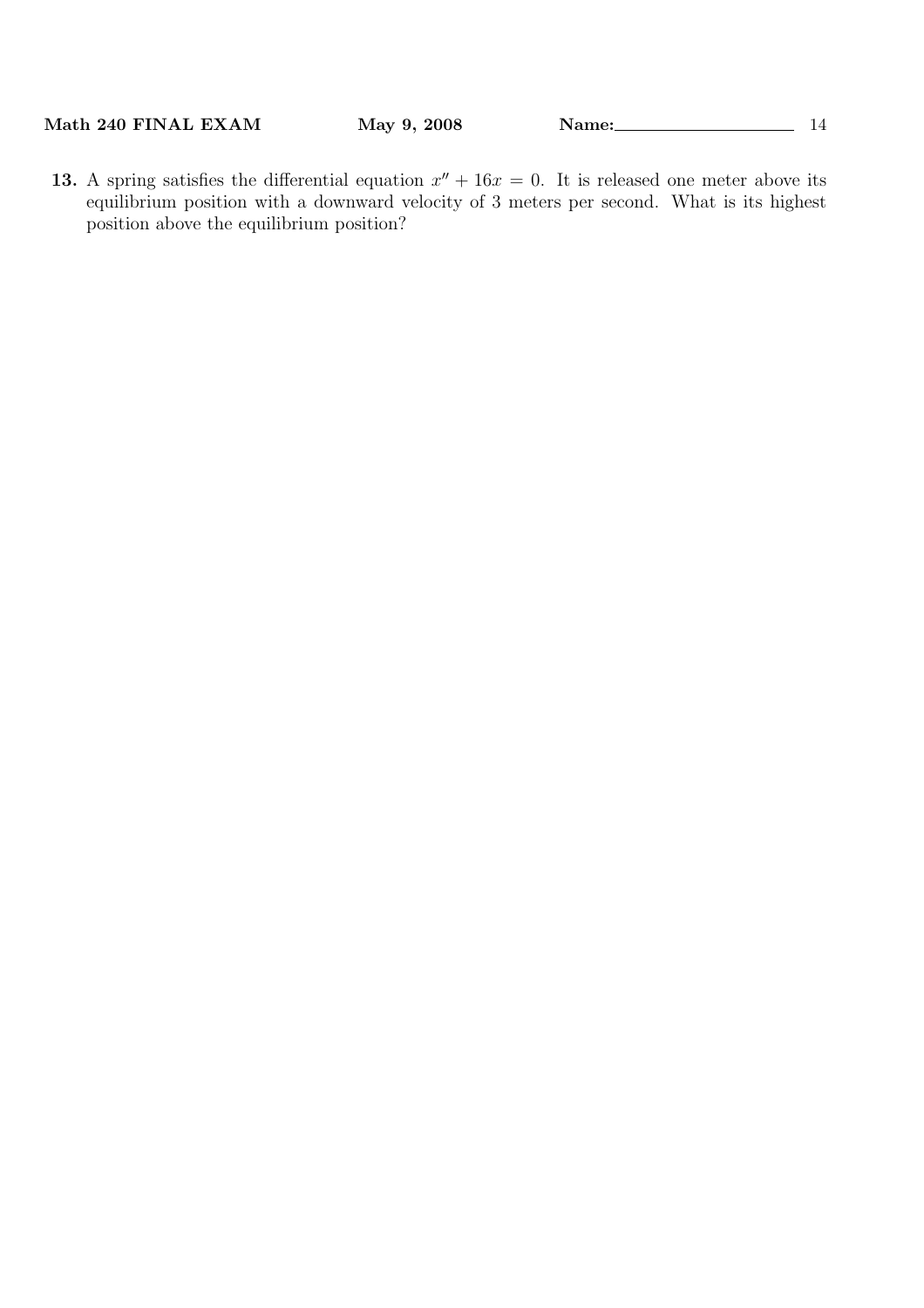14. Find an inhomogenous linear second order differential equation with constant coefficients having  $y_p = \frac{1}{2}$  $\frac{1}{2}x^2 - x$  as a particular solution, and  $y_1 = 3$  and  $y_2 = e^{2x}$  as solutions of the associated homogeneous differential equation.